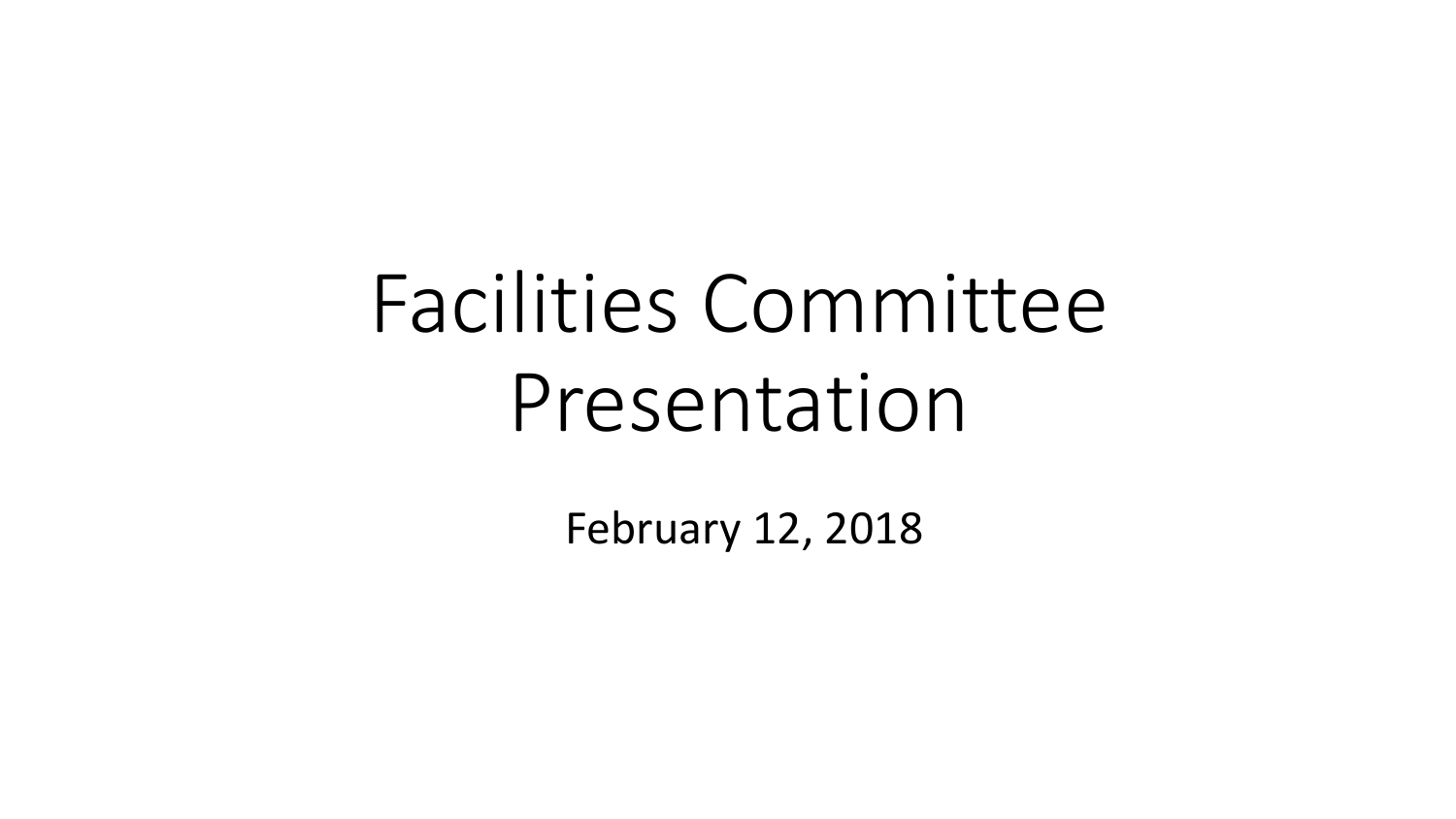#### Committee Members:

Kerry Baker Dorothy Bucicchia Susan Casali Courtney Coogan Patrick Dorney Michael Fantigrossi Edward Garboski Stephanie Jaklitsch Katie Kleinpeter Louise Melious Joan Nickeson

Thomas Nulty Salvatore Pitti Stephanie Popky Robert Randone Richard Rennard James Sanchez Elisa SanRoman Frederick Seeba Kenneth Schupner Florence Wandel

 Community, BOE Members, Administrators and Building Administrators Attended Building Meeting Architects/Engineers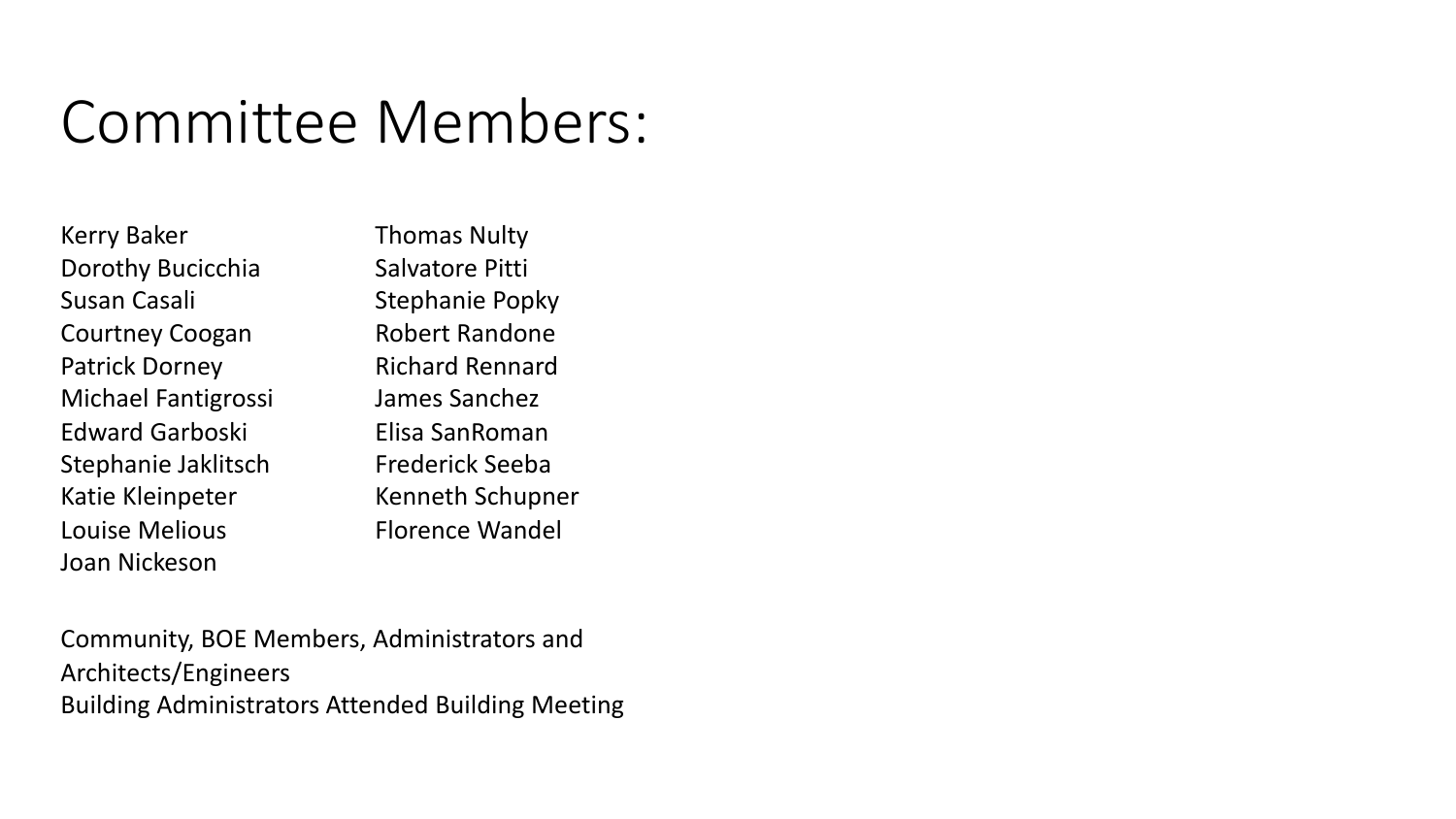### Committee tasks:

- Tour of Each District Building
- • Reviewed the 5 year Building Condition Surveys and Additional Projects requested
- Debated, discussed and classified the Projects
- Reviewed Financial and Enrollment Data
- Recommendation to the Board of Education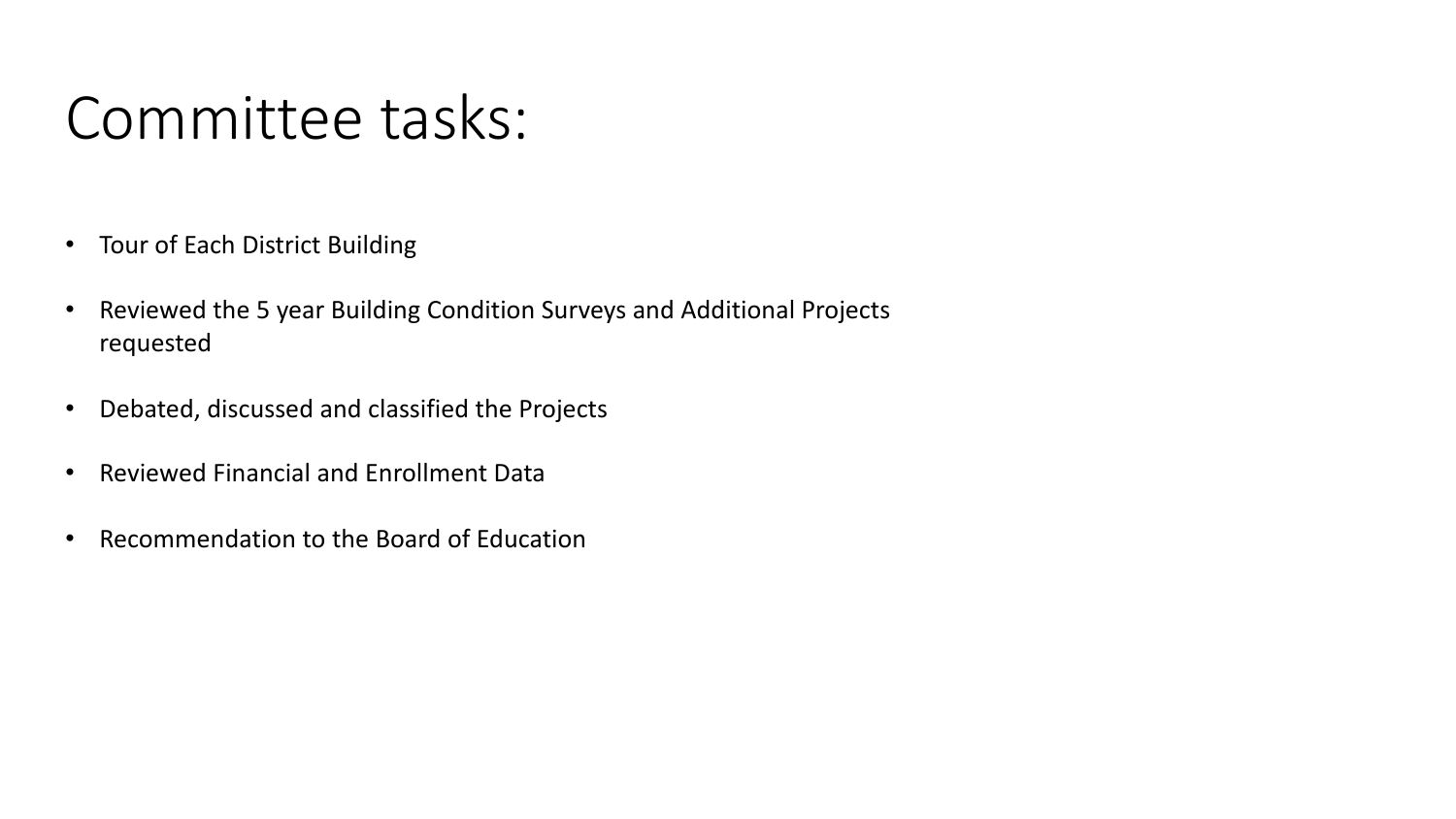#### Projects Reviewed – \$75 Million +\*

A List – \$32 Million

B List – \$9 Million

D.W. Air conditioning - \$13 Million

Roofs and Solar post 7 years - \$20 Million

 \*Geothermal heating Not included in total – additional 20 million does not include projects classified as local maintenance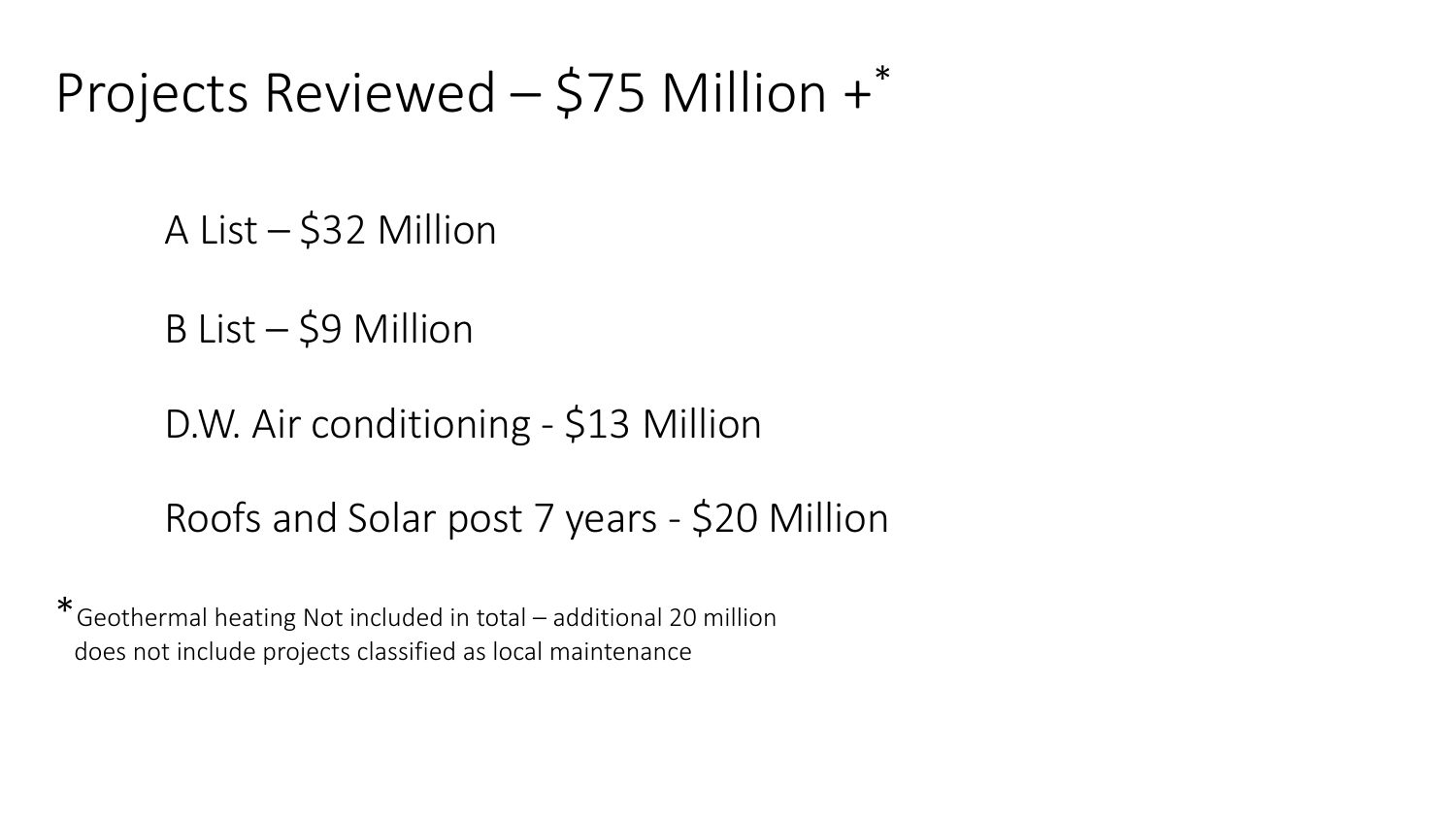# Recommendation of Projects:

- Health and Safety and Code:
	- ADA Compliant Bathrooms, Locksets and Stage Lift
	- Carbon Monoxide Detectors
	- Fresh Air Intake
	- Remove Waterless Urinals and Sinks
	- Door Closers and Replacements
	- Kitchen Ceilings
	- PA and Intercom System
- Roof and Solar at Terryville Elementary School & Partial Roof at Norwood Elementary
- New Press Box and Toilet/Concession Building
- Parking Lots, Sidewalk/Curbs, Storm Pools and Concrete Retaining Walls Repaired
- Security Vestibules and Lighting
- Buildings Brickwork, Windows and Cracks Repaired
- Upgrade of Electrical Service and Additional Outlets Installed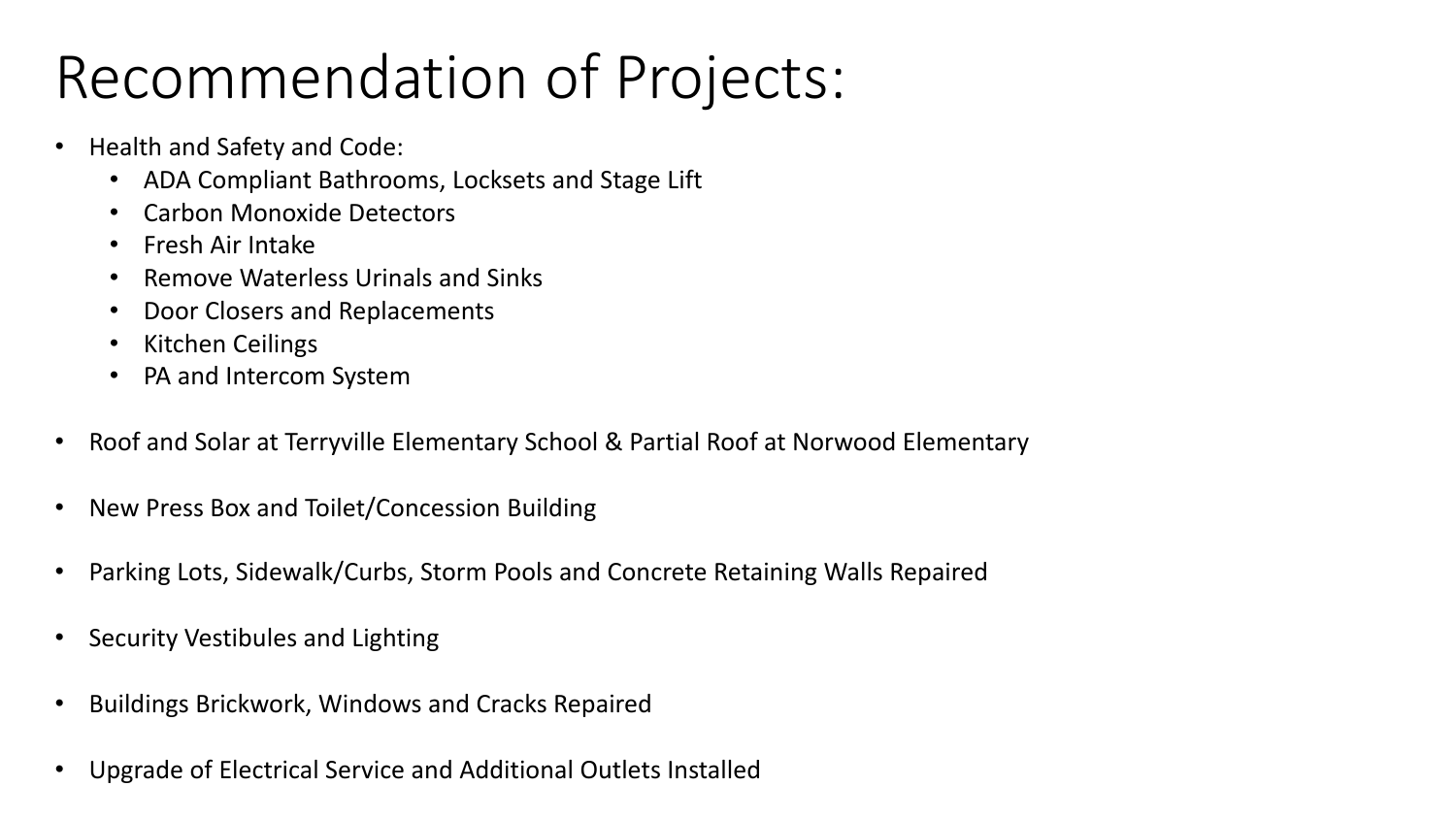# Recommendation of Projects Continued:

- Interior Work:
	- o Casework in all buildings
		- Elementary Classrooms
		- Art Rooms, Home and Career Rooms, Band Room
- Auditorium Seating, Carpeting, Sound System and Rigging at JFK
- Classroom and Corridor Ceilings
- Wood Floor at Terryville
- Elevator Controls
- Physical Education Batting Cage and Project Adventure Expansion
- Additional DDC, Exhaust Fans, Natural Gas conversion and Refrigeration